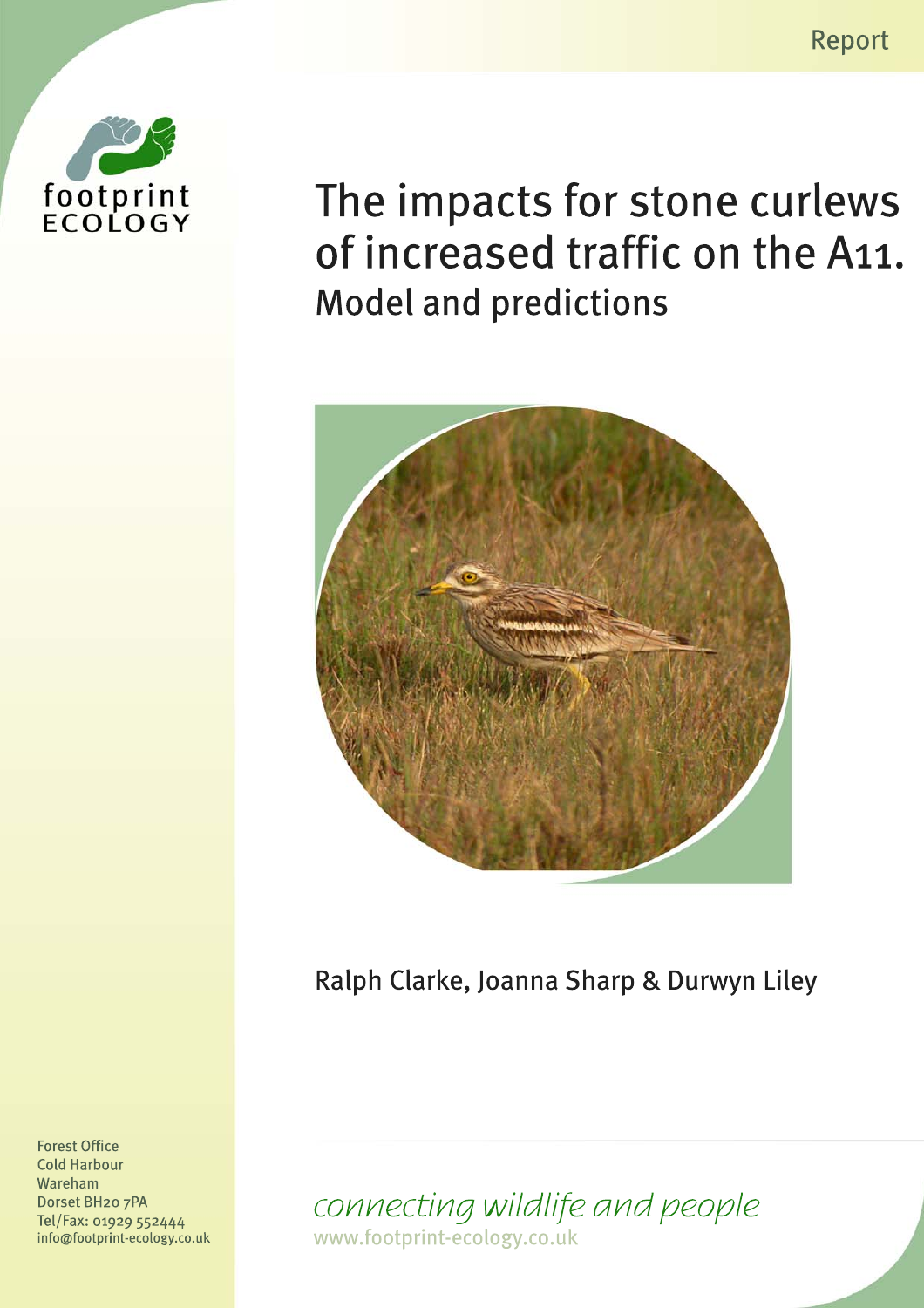Date: 21<sup>st</sup> September 2009 Recommended Citation: Clarke, R.T., Sharp, J., Liley, D. (2009). The impacts for stone curlews of increased traffic on the A11. Model and predictions. Footprint Ecology.



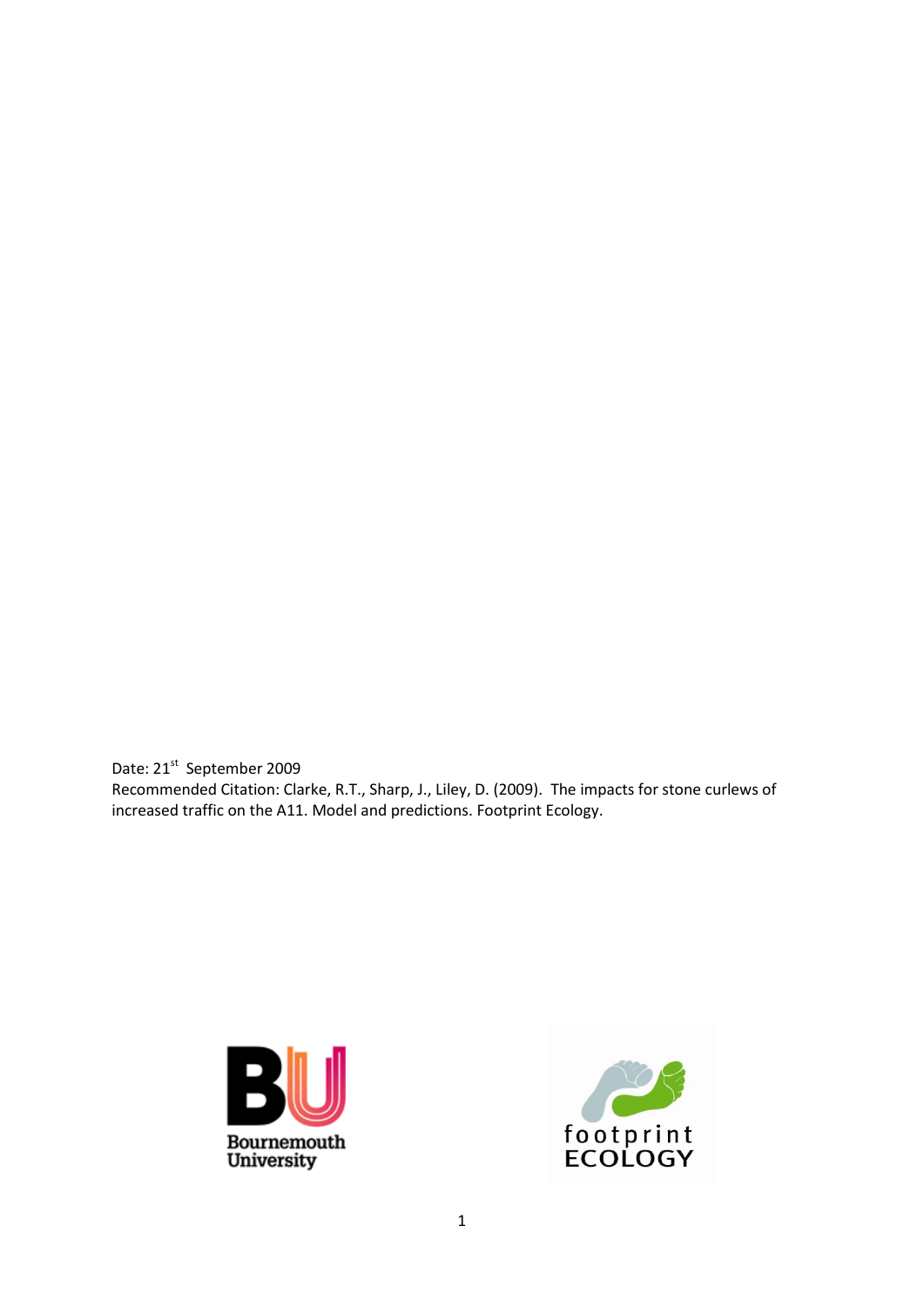# <span id="page-2-0"></span>**Contents**

| $2^{\circ}$    |  |
|----------------|--|
| 3 <sup>7</sup> |  |
| $\overline{4}$ |  |
| 5              |  |
| $6 -$          |  |

### <span id="page-2-1"></span>**Acknowledgements**

This work was commissioned by Jacobs Ltd. We are grateful to Nick Clarke for managing the contract. OS copyright for the use of MasterMap data were provided by through Jacobs by the Highways Agency.

The stone curlew data were provided by the RSPB. We are grateful to Rhys Green for discussion, advice and provision of the stone curlew data. Rhys also analysed the traffic data and derived missing values where necessary. Other RSPB staff who provided useful discussion and support were Mary Norden and Toby Gethin.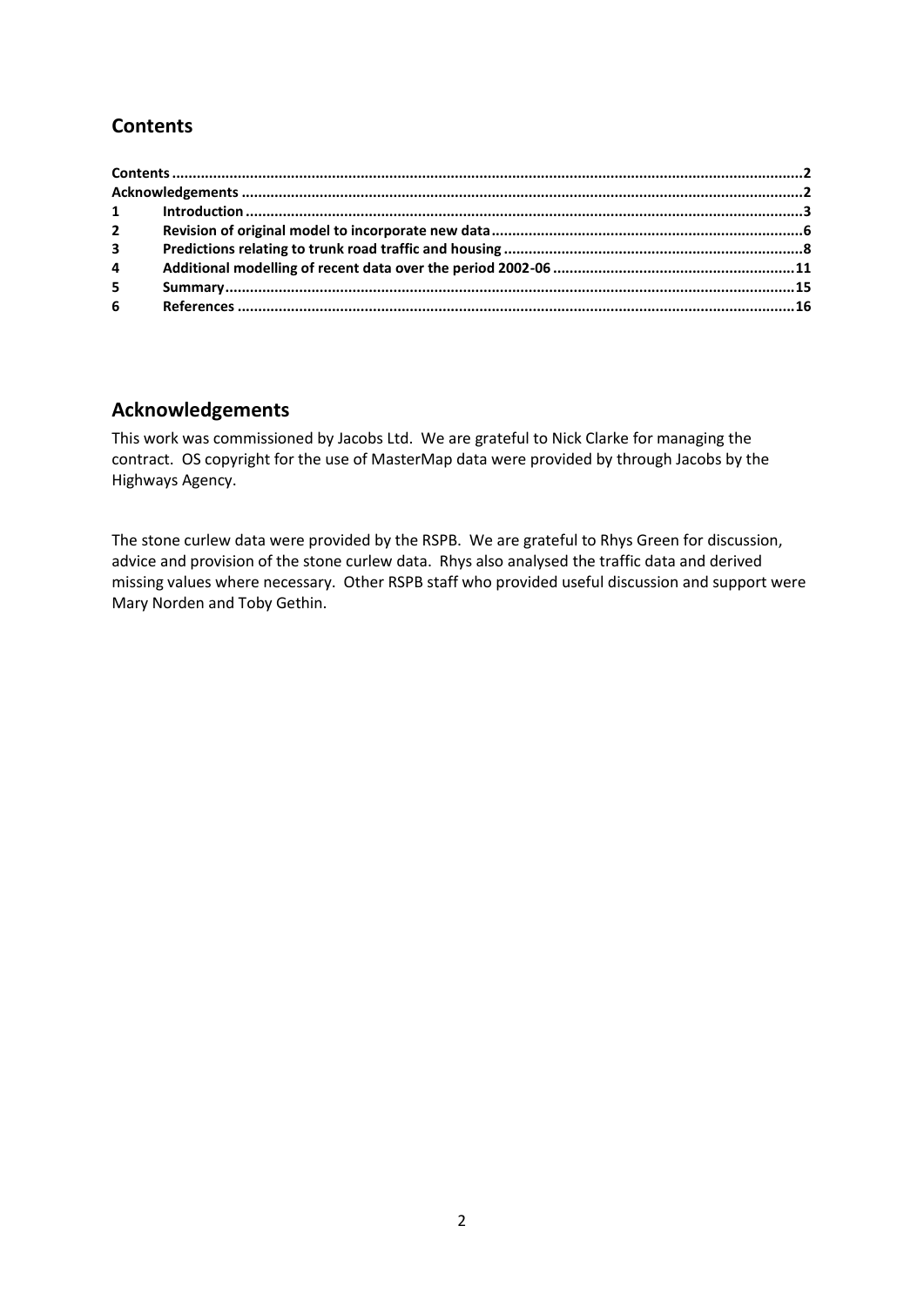#### <span id="page-3-0"></span>**1 Introduction**

- 1.1 This report sets out the results of analyses, conducted for Jacobs Ltd., acting for the Highways Agency. The aim of the work is to determine the likely impacts of increased levels of road traffic on the A11 on the numbers of stone curlews occurring in areas alongside the road, which crosses the Breckland Special Protection Area (SPA).
- 1.2 Breckland SPA qualifies under Article 4.1 of the Birds Directive (79/409/EEC) by supporting populations of European importance of nightjar, woodlark and stone curlew. Stone curlews are summer migrants, associated with open, bare habitats, such as some heaths, downland and some arable. In 1998 (the year given in the SPA citation), the Breckland SPA supported some 142 pairs of stone curlew, some 75% of the UK population.
- 1.3 Previous work has shown an avoidance of roads by stone curlews (in particular see Day, 2003). Following concern about the likely significant effects of future development in Breckland, Breckland Council commissioned Footprint Ecology to undertake analysis on the impact of housing and roads on stone curlews. This work (Sharp et al., 2008) used stone curlew data provided by the RSPB. The data involved the spatial distribution (point data in GIS) of stone curlew nests, and contained data for all years from 1988 – 2006 (with the exception of 2001 when fieldwork was limited due to Foot & Mouth).
- 1.4 Sharp et al looked across a study area that encompassed the whole of the Brecks, with the study area defined by soil data. The focus of the analysis was on arable land, as this habitat was believed to be more consistent across years and in space. Stone curlews also occur on semi-natural habitats, the grass heaths characteristic of the region. The use of such sites by stone curlew is very much dependent on the level of grazing and other management factors, which can vary in time and space. The team used data on housing (derived from OS data in GIS and details from planning applications) to identify the year on year number and distribution of buildings within the entire Breckland Study area, and the distribution of roads was also extracted from the GIS. Road traffic data was provided through the Highways Agency.
- 1.5 The analysis found a significant avoidance of both buildings and roads by stone curlews, with reduced densities of stone curlews at closer distances to roads and housing. This work, for Breckland Council, was specifically to inform the emerging core strategy, and the focus was therefore very much on buildings and housing. A statistical model was developed and used to predict the impacts of new housing and increased traffic. This model was based on 500m grid cells, and for each grid cell used parameters relating to the area of buildings (calculated from a grid of 50m cells), the amount of road traffic on trunk roads and the presence of non-trunk A roads surrounding each 500m cell. The housing and road variable values for each 500m cell were calculated as weighted sums of the nearby housing or road or traffic density where the weightings with distance were based on half-normal distributions. Different weightings (i.e. different standard deviations (SD) ranging from 250m to 2000m) were tested, and the best fitting model included weighted normal kernel variables for the housing (square root,  $\sqrt{X_{H1000}}$ ) with SD=1000m, daily trunk road traffic with SD=1000m ( $X_{T1000}$ ) and presence of A-roads with  $SD=250m (X_{AP250})$ .
- 1.6 The original model was used to make specific predictions relating to new housing in the region of Thetford. No predictions were made to determine the impact of increased road traffic alone and therefore the original modelling is of little use in determining the consequences, for the SPA, of increased road traffic alone. This report therefore builds on the previous work and uses the previous model to make predictions for increased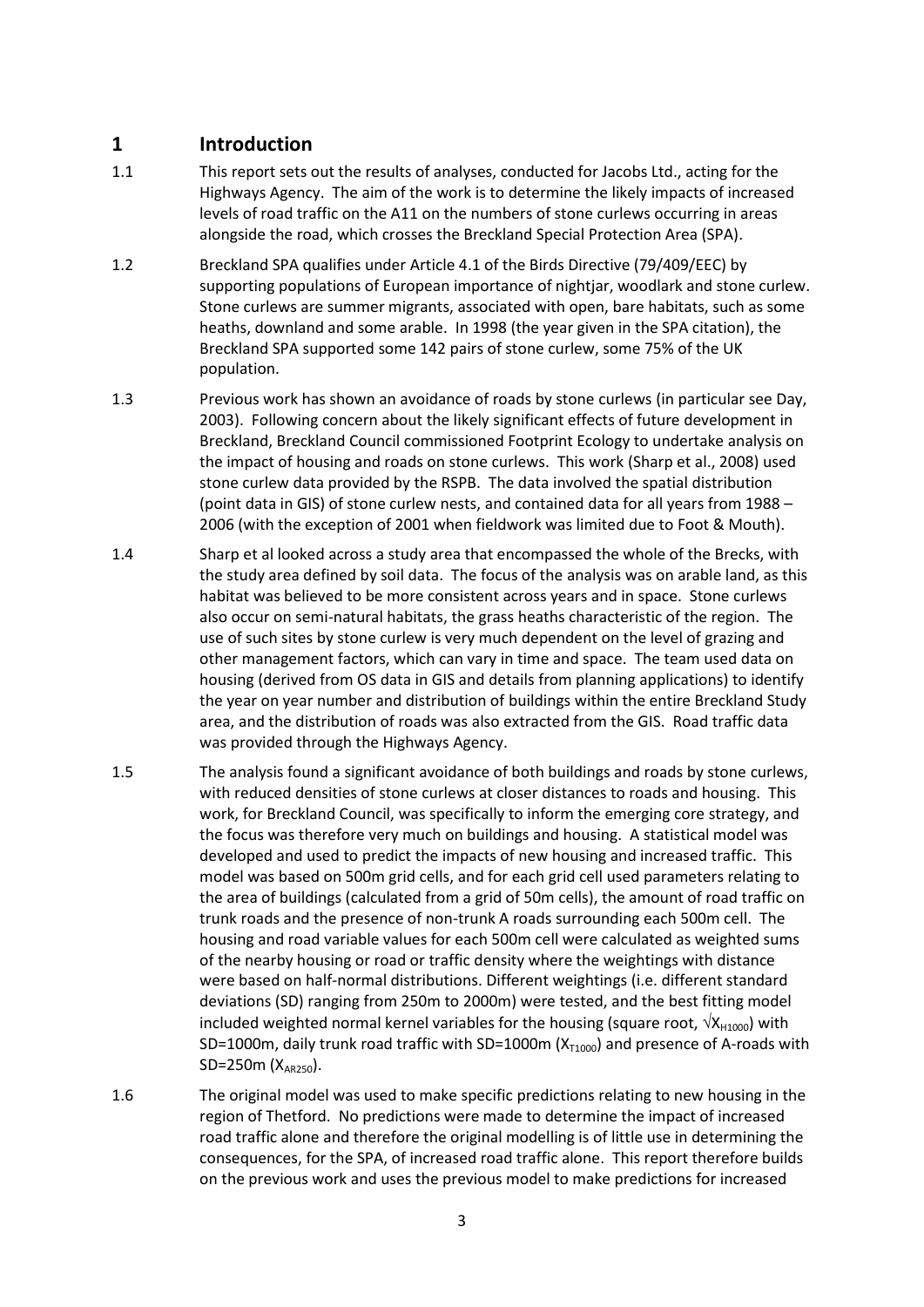traffic, with and without new housing. New housing that we use in the predictions (for arable habitats only) are the same as used in the previous work (Sharp et al 2008), and are used purely for consistency and indicative purposes. Better data on traffic levels has become available<sup>1</sup> [\(Table 1\)](#page-5-0), and is therefore incorporated into a revised model.

- 1.7 We also address semi-natural grassland, by simply treating the semi-natural grassland as though the avoidance by stone curlews was the same as that for arable land. It was therefore necessary to determine the amount of housing and to apply the traffic variables to 500m cells containing semi-natural grassland. The average number of stone curlews in each 500m cell containing semi-natural grassland was determined for the period 2002-2006, and the model therefore used to predict the impact of a housing/road scenario on stone curlews in semi-natural grassland.
- 1.8 The model was run to test a two-way traffic increase on the A11 of 64% over 2009 levels, a figure provided by Jacobs / Highways Agency.

**.** 

 $1$  We use data provided by R. Green which supplements the raw data by deriving estimates for sections of roads where data are not available.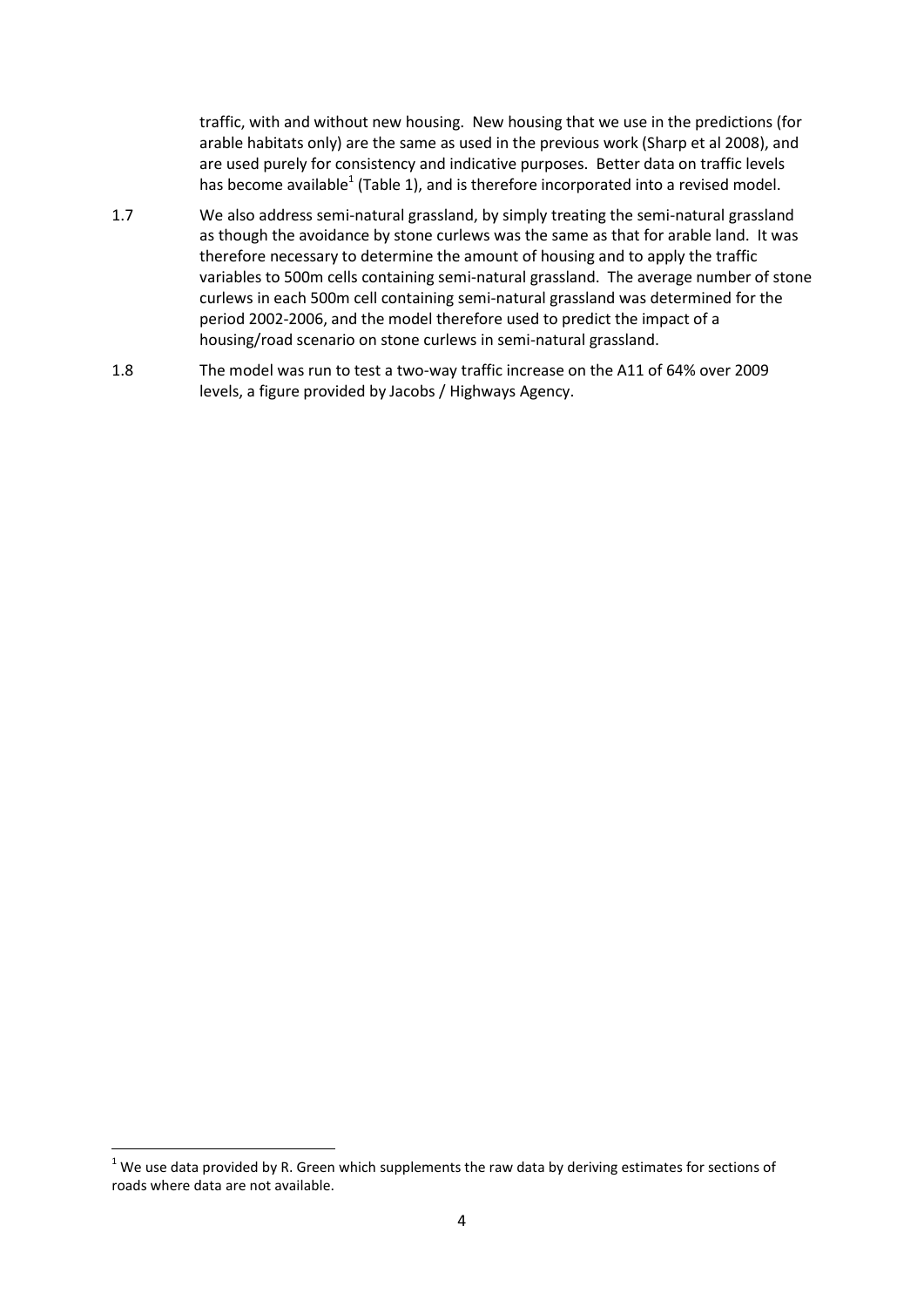| c period 1988 1989 |                         |                                       |                          |                          |                                     |  |  |
|--------------------|-------------------------|---------------------------------------|--------------------------|--------------------------|-------------------------------------|--|--|
| Year               | A1088<br><b>Ixworth</b> | A134 (N) Stoke<br><b>Ferry Bypass</b> | A1065<br><b>Eriswell</b> | A1101<br><b>Hengrave</b> | <b>A134 (S) North</b><br>of Barnham |  |  |
| 1988               | 3652                    | 6641                                  | 10920                    | 5433                     | 8043                                |  |  |
|                    |                         |                                       |                          |                          |                                     |  |  |
| 1989               | 3665                    | 6696                                  | 11062                    | 5370                     | 8264                                |  |  |
| 1990               | 3682                    | 6625                                  | 11705                    | 5316                     | 8479                                |  |  |
| 1991               | 3721                    | 6735                                  | 11446                    | 5258                     | 8325                                |  |  |
| 1992               | 3339                    | 6993                                  | 11799                    | 5208                     | 9187                                |  |  |
| 1993               | 3752                    | 7056                                  | 11997                    | 5162                     | 9331                                |  |  |
| 1994               | 3782                    | 7122                                  | 11907                    | 5328                     | 9262                                |  |  |
| 1995               | 3815                    | 7217                                  | 12361                    | 5082                     | 9509                                |  |  |
| 1996               | 3854                    | 7151                                  | 12791                    | 4975                     | 9597                                |  |  |
| 1997               | 3940                    | 7389                                  | 12682                    | 5018                     | 9748                                |  |  |
| 1998               | 3941                    | 7196                                  | 12788                    | 4936                     | 9887                                |  |  |
| 1999               | 3948                    | 7238                                  | 12953                    | 4968                     | 10014                               |  |  |
| 2000               | 4044                    | 7501                                  | 13067                    | 4861                     | 10128                               |  |  |
| 2001               | 3951                    | 6521                                  | 13173                    | 4934                     | 10229                               |  |  |
| 2002               | 4165                    | 7303                                  | 13396                    | 4865                     | 10315                               |  |  |
| 2003               | 4260                    | 7459                                  | 13299                    | 4980                     | 10134                               |  |  |
| 2004               | 4323                    | 7532                                  | 13461                    | 4961                     | 10382                               |  |  |
| 2005               | 4419                    | 7624                                  | 13196                    | 4951                     | 10559                               |  |  |
| 2006               | 4444                    | 7675                                  | 13418                    | 4911                     | 10518                               |  |  |
| 2007               | 4543                    | 7879                                  | 13557                    | 4961                     | 10445                               |  |  |
| 2008               | 4602                    | 7604                                  | 13497                    | 4797                     | 10500                               |  |  |
| 2009               | 4750                    | 7803                                  | 13536                    | 4912                     | 10599                               |  |  |

<span id="page-5-0"></span>**Table 1 Average daily traffic flows (May-August) on sections of Trunk and other A-roads in the region over the period 1988-2009**

| Year | A1066<br>Garboldisham | A1075<br>North Watton /<br><b>Ovington</b> | A1065<br><b>Hilborough</b> | A11<br>both sites | A14<br>both sites |
|------|-----------------------|--------------------------------------------|----------------------------|-------------------|-------------------|
| 1988 | 3638                  | 5785                                       | 5015                       | 12458             | 26758             |
| 1989 | 3744                  | 5718                                       | 5192                       | 13416             | 27881             |
| 1990 | 3841                  | 5655                                       | 5812                       | 14566             | 28981             |
| 1991 | 4175                  | 5598                                       | 5756                       | 15006             | 30049             |
| 1992 | 4258                  | 5545                                       | 5445                       | 16337             | 31080             |
| 1993 | 4103                  | 5496                                       | 5656                       | 17862             | 32068             |
| 1994 | 4214                  | 5451                                       | 5981                       | 18892             | 33005             |
| 1995 | 4316                  | 5411                                       | 6111                       | 20115             | 33886             |
| 1996 | 4252                  | 5375                                       | 6209                       | 20815             | 34705             |
| 1997 | 4325                  | 5343                                       | 6552                       | 22663             | 35456             |
| 1998 | 4339                  | 5314                                       | 6473                       | 22190             | 36134             |
| 1999 | 4409                  | 5290                                       | 6566                       | 23603             | 35442             |
| 2000 | 4447                  | 5269                                       | 6648                       | 24005             | 34441             |
| 2001 | 4382                  | 5234                                       | 6535                       | 23589             | 36070             |
| 2002 | 4430                  | 5251                                       | 6768                       | 24652             | 36191             |
| 2003 | 4619                  | 5323                                       | 7036                       | 26269             | 36185             |
| 2004 | 4483                  | 5659                                       | 6935                       | 27287             | 37404             |
| 2005 | 4473                  | 5812                                       | 6908                       | 28183             | 36339             |
| 2006 | 4266                  | 5886                                       | 6741                       | 27982             | 36368             |
| 2007 | 4248                  | 5328                                       | 6736                       | 28988             | 36663             |
| 2008 | 4162                  | 5159                                       | 6434                       | 28404             | 35789             |
| 2009 | 4256                  | 5128                                       | 6769                       | 29337             | 37822             |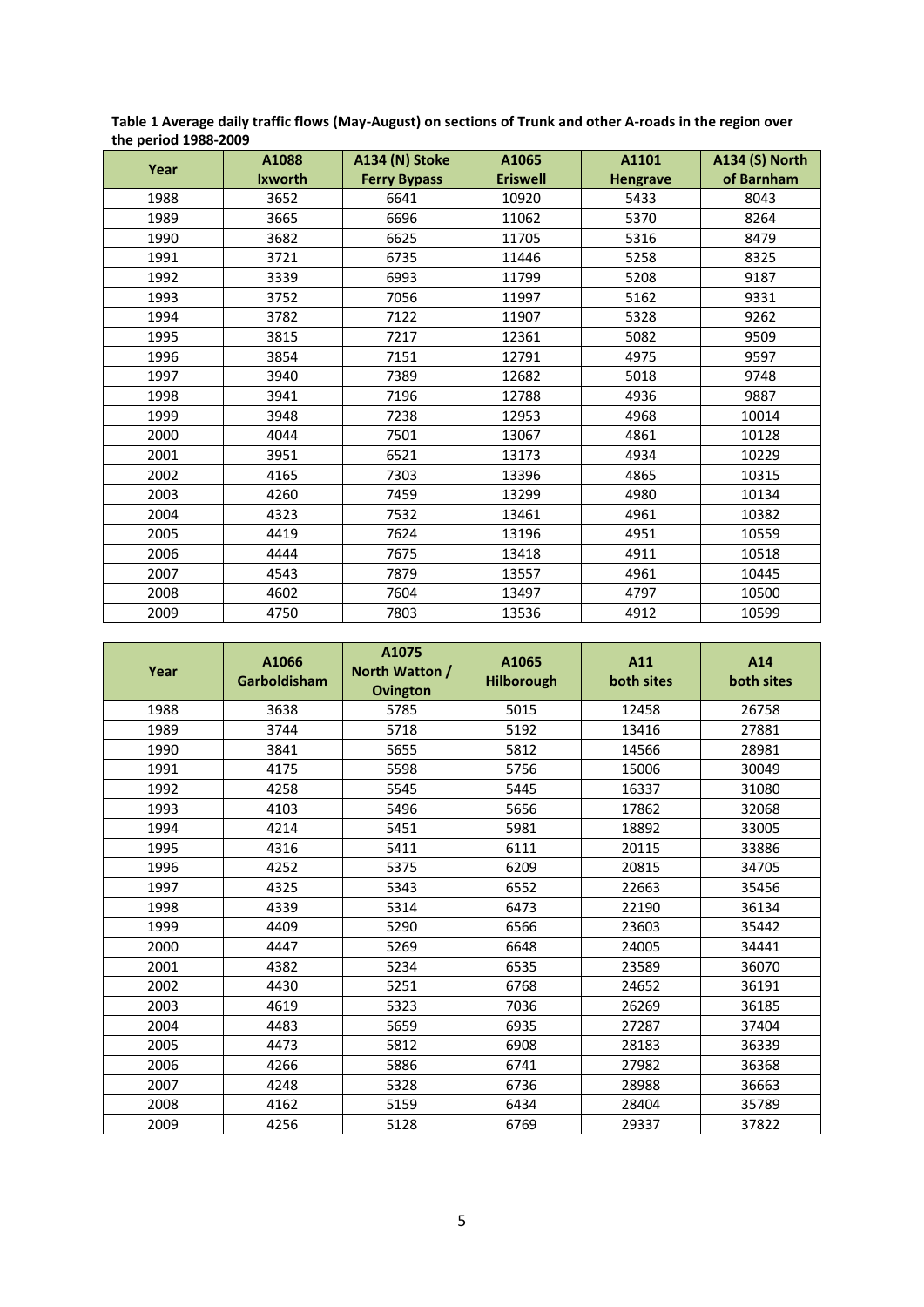### <span id="page-6-0"></span>**2 Revision of original model to incorporate new data**

- 2.1 In Sharp et al (2008), the best predictive Generalised Linear Model (GLM) for stone curlew nest density on suitable arable land within each 500m cell involved the weighted normal kernel variables for the housing (square root,  $\sqrt{X_{H1000}}$ ) with SD=1000m, daily Trunk road traffic with SD=1000m ( $X_{T1000}$ ) and presence of A-roads with SD=250m  $(X_{\text{AP250}})$ .
- 2.2 The estimates of Sharp et al (2008) best fit model's parameters and their standard errors (SE, given in brackets) are repeated here as:

#### **Model Equation E1:**

log<sup>e</sup> *Niy* = log<sup>e</sup> *A<sup>i</sup>* + *<sup>y</sup>* - 0.01002 √*XH1000iy* - 0.0000008232 *XT1000i* - 0.01335 *XAR250i* (0.00127) (0.0000001089) (0.00589)

where

|                  | $N_{iv}$ = number of nests in 500m cell <i>i</i> in year in year y (y = 1988,, 2006) |
|------------------|--------------------------------------------------------------------------------------|
| $A_i$            | $=$ area (in hectares) of arable land on suitable soil type in cell i                |
| $X_{H10000}$ iv  | = value of the housing variable for cell $i$ in year $y$                             |
| $X_{T1000i}$     | $=$ value of the trunk road traffic variable for cell i                              |
| $X_{Ri}$         | = value of the road/traffic variable for cell $i$                                    |
| $\alpha_{\rm v}$ | = factor representing average nest density in year y                                 |

and where, for example, for the last study year (y=2006),  $\alpha_{\nu}$  = -3.596.

- 2.3 Model equation E1 was based on the best GLM fit (with Poisson error distribution) to the whole data set covering the period 1988-2006, relating observed nests numbers in each cell in each year to the year-specific values of the housing and road traffic variables. Very similar predictions to those from E1 were obtained from a model (M1 in Sharp et al 2008) relating total nest numbers over the period 1988-2006 to average housing density for the period and the same road data.
- 2.4 The previously available trunk road traffic data was merely an average over the period 2002-06. For our 2009 analyses, the traffic data has been updated with new March to August inclusive average daily two-way traffic flows for sections of the A11, A14 and other non-trunk A roads in the study region for each year from 1998 onwards [\(Table 1\)](#page-5-0).
- 2.5 In order to be able to make predictions of the potential impact of a scenario of a specified increase in traffic on the A11 within the study region, the 2008 model was recalibrated using the new trunk road traffic data (i.e. the sum of the A11 and A14 traffic). This gave the following Generalised Linear Model (GLM) fit:

#### **Model Equation E2:**

log<sup>e</sup> *Niy* = log<sup>e</sup> *A<sup>i</sup>* + *<sup>y</sup>* - 0.01011 √*XH1000iy* - 0.0000008710 *XT1000iy* - 0.01342 *XAR250i*

where, for the most recent study period of 2002-06,  $\alpha_{2002}$  = -4.092,  $\alpha_{2003}$  = -4.021,  $\alpha_{2004}$  $=$  -3.814,  $\alpha_{2005}$  = -3.718,  $\alpha_{2006}$  = -3.573; with an average of  $\alpha_{2002-06}$  = -3.844 which can be used in equation E2 to predict the average nest density during 2002-06 on arable land within any cell.

- 2.6 This is very similar to the previous Sharp et al (2008) model equation E1 above.
- 2.7 The effect on model parameters, their standard errors and statistical significance, of potential lack of statistical independence of the nest observations in different years at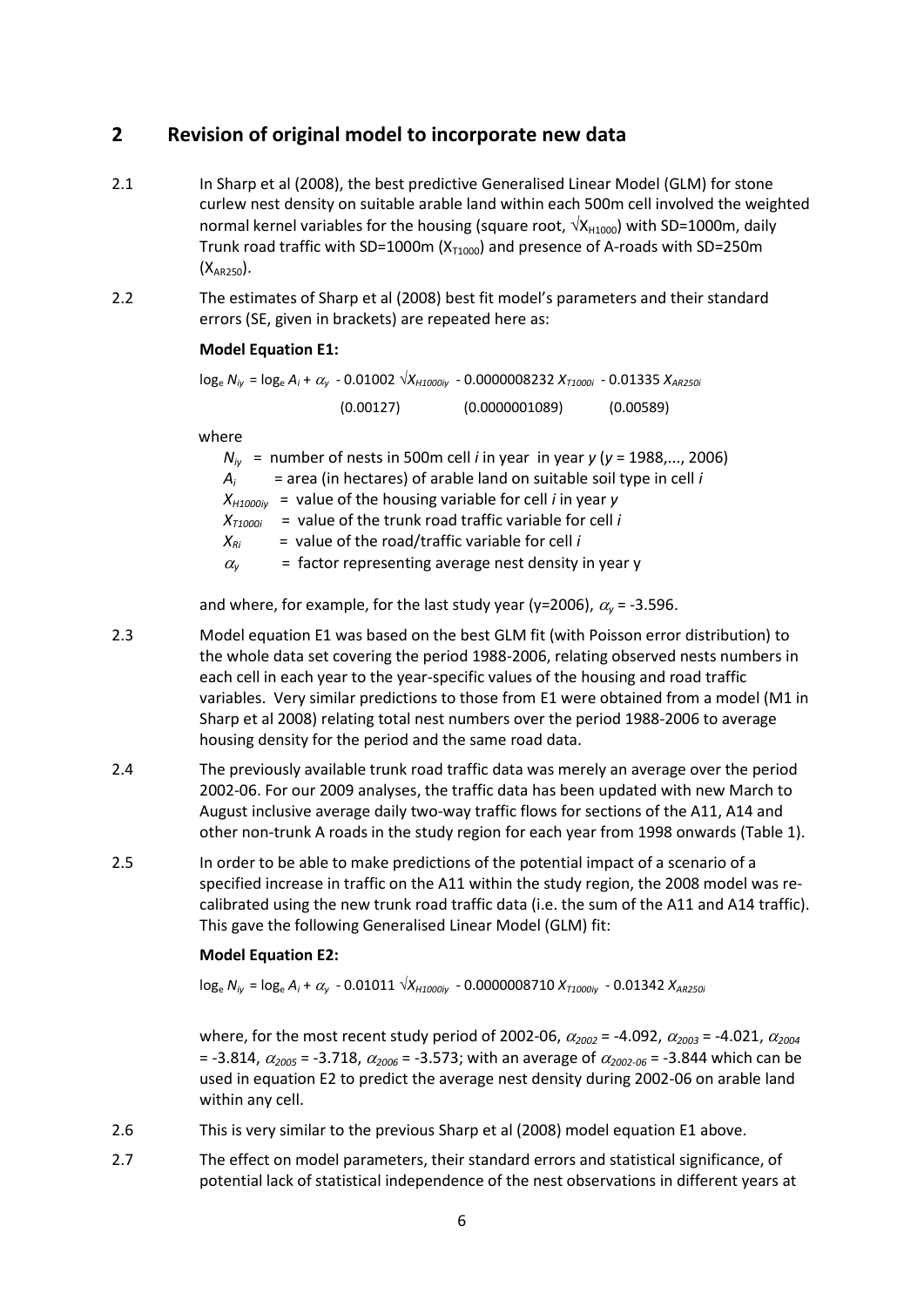the same 500m cell was assessed. Specifically, the optimum model was re-fitted using each of a range of assumed inter-year error correlation structures using the Generalised Estimating Equations (GEE) procedure in the SPSS statistics package, treating 500m cells as 'subjects' and years as a repeated measures (within-subject) factor. The fits of the assumed model error structures were compared using the quasi-likelihood information criteria (QIC, lower is better fit).

2.8 On assuming a first-order auto-regressive correlation structure between years, the average correlation between model residuals for nest density in successive years at the same 500m cell was only 0.23. Based on minimising QIC, the best fitting model was one assuming independent observations between years within each 500m cell. This is not particularly surprising given the high annual turnover and change in which 500m cells have any nests that was found by Sharp et al (2008).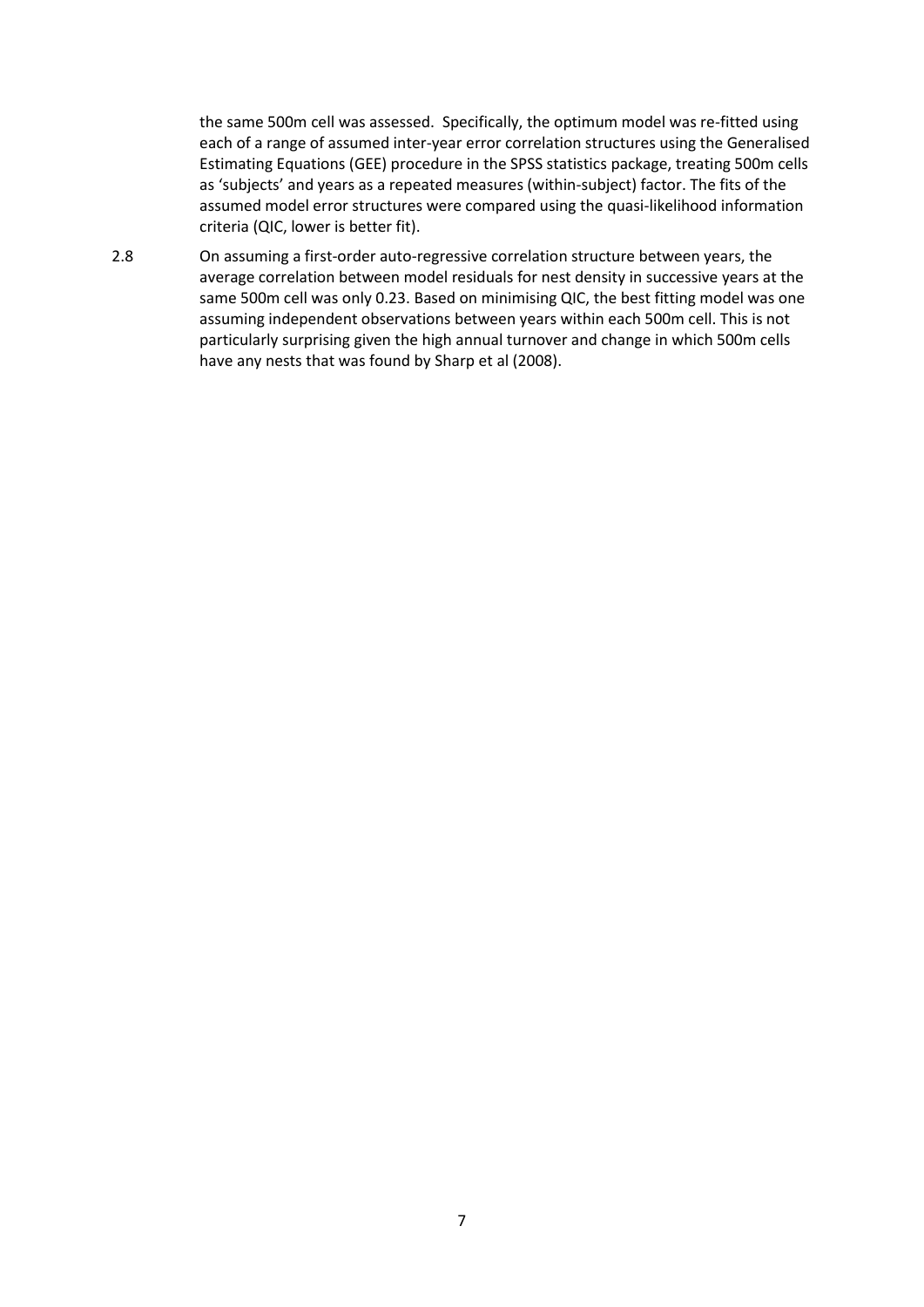### <span id="page-8-0"></span>**3 Predictions relating to trunk road traffic and housing**

- 3.1 The above best predictive model equation can be used to obtain predictions of nest densities on suitable arable land within each of the 2142 500m grid cells in the study region. This was done for the latest study period of 2002-06 using the average levels and spatial distribution of housing in the same 2002-06 period in each 50m grid cell and hence using the values of the housing variable for 2002-06 based on a SD of 1000m. It also used the average 2002-06 data for Traffic flows as the best estimate of 'current' flows.
- 3.2 The predictions can then be re-run by adding in any scenario for additional traffic in the study area. The proposed additional traffic on the A11 will increase the traffic values for the 50m grid cells through which it passes, which will lead to increases in the trunk road (A11+A14) traffic variable values for some 500m cells, which will lead to decreases in the predicted stone curlew nest number and density in those 500m cells.
- 3.3 The predictions can also be re-run by adding in any proposed additional housing in the study area. The additional housing will increase the area of houses/buildings in some 50m grid cells, which will lead to increases in the housing variable values for some 500m cells, which will lead to decreases in the predicted stone curlew nest number and density in those 500m cells.
- 3.4 By summing the predicted number of nests on suitable arable land across all 500m cells in the study region based on both current and future traffic (and housing) levels, the proportional reduction in predicted total nests can be used to estimate the potential impact of the proposed increases in traffic (and housing) on stone curlew nesting numbers.
- 3.5 For this report, we have been requested to make predictions of the potential effect of a 64% increase in two-way traffic on the A11 in the study region above current 2009 levels. The March-August average daily traffic flows on the A11 were 29337 in 2009, which is 9.2% higher than the average 26875 flows over 2002-06. Therefore predictions were made for the effect of a 70% (64% x 1.092) increase in A11 traffic relative to the average 2002-06 traffic levels, combined with:

| either | average 2002-06 housing distribution and density, |
|--------|---------------------------------------------------|
|        |                                                   |

- or allowing for (a) Thetford North housing extension
	- (b) Thetford South housing extension
	- (c) Thetford North and South housing extensions
- a, b and c allow direct comparisons with the previous predictions.
- 3.6 Based purely on model E2 predictions for current (2002-06 average) and future total nest numbers on arable land, the 70% increase in A11 traffic is predicted to lead to a 3.4% reduction in nest numbers on suitable arable land [Table 2\(](#page-9-0)i).
- 3.7 For each 500m cell (k) the ratio  $R_K = P_{K1} / P_{K0}$  of predicted nest number under increased traffic ( $P_{K1}$ ) to model predictions of current nest number ( $P_{K0}$ ) provides an estimate of the expected proportional reduction in nests for each cell;  $R<sub>k</sub>$  will be lower for cells near high densities of housing and/or high traffic levels.
- 3.8 To make a prediction of the effect of increased traffic on the actual recent stone curlew nest distribution, we multiplied the predicted cell-specific proportional reduction  $R<sub>K</sub>$  by the observed 2002-06 average nest numbers  $(M_{K0})$  in the cell and summed across all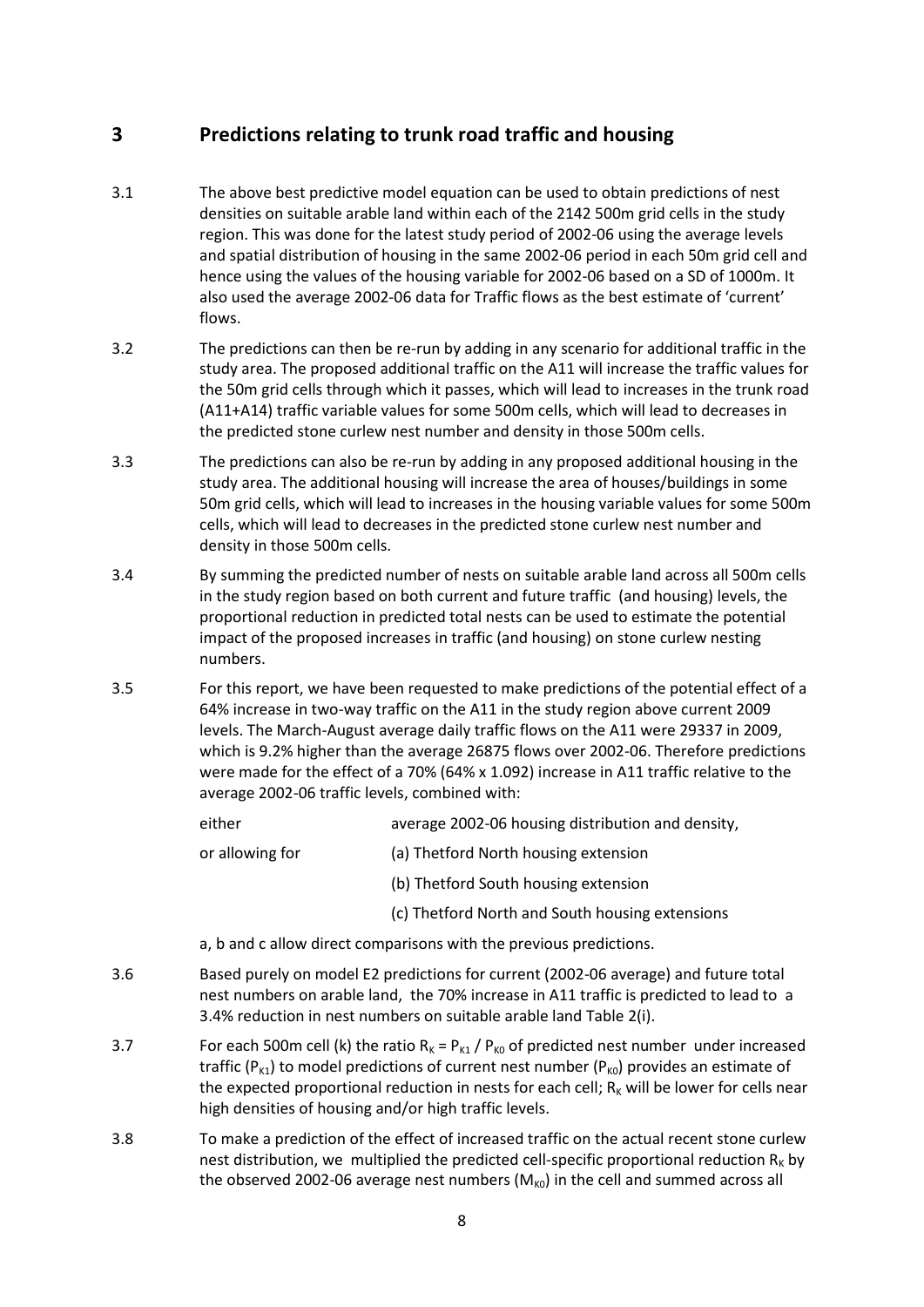cells. This second prediction method suggested the effect of 70% more traffic on the A11 would reduce nest numbers (from a 2002-06 average annual total of 150.4) by 3.6%, trivially more than the previous estimate [Table 2\(](#page-9-0)ii).

<span id="page-9-0"></span>

| Table 2: Predictions from model equation E2 of Scenarios for 70% increases in A11 traffic and/or housing |
|----------------------------------------------------------------------------------------------------------|
| developments on changes to Stone curlew numbers on suitable arable land starting from (i) predicted and  |
| (ii) observed average stone curlew numbers over the recent period 2002-06.                               |

| <b>A11 Traffic increase</b>                                                             | <b>Housing levels</b> |                            |                     |                |  |
|-----------------------------------------------------------------------------------------|-----------------------|----------------------------|---------------------|----------------|--|
|                                                                                         | <b>Current</b>        | (a)                        | (b)                 | (c)            |  |
|                                                                                         |                       | + Thetford<br><b>North</b> | + Thetford<br>South | + Thetford N&S |  |
| (I) Starting from model<br>predictions for 2002-06 average<br>nest number               |                       |                            |                     |                |  |
| <b>Current Traffic</b>                                                                  | 147.2                 | 146.7 (0.3%)               | 147.0 (0.2%)        | 146.5 (0.5%)   |  |
| 70% traffic increase                                                                    | 142.2 (3.4%)          | 142.0 (3.6%)               | 142.0 (3.6%)        | 141.7 (3.7%)   |  |
|                                                                                         |                       |                            |                     |                |  |
| (II) Starting from observed stone<br>curlew nest average (2002-06)<br>distribution data |                       |                            |                     |                |  |
| <b>Current Traffic</b>                                                                  | 150.4                 | 150.4 (0.0%)               | 148.6 (1.2%)        | 148.6 (1.2%)   |  |
| 70% traffic increase                                                                    | 145.0 (3.6%)          | 145.0 (3.6%)               | 143.2 (4.8%)        | 143.2 (4.8%)   |  |

- 3.9 Equivalent models to equations E1-E2 were not developed by Sharp et al (2008) for stone curlews on semi-natural grassland because it was considered that the quality of semi-natural grassland for nesting stone curlew habitat was too variable in space and time for the observed nest distribution to be adequately predicted by the extent of nearby housing and/or roads and traffic.
- 3.10 However, it may be reasonable to assume that the model E2 predictions of proportional impact  $(R_K)$  of increase traffic on nest density, developed for arable land, would apply to stone curlews on semi-natural grassland. Therefore we applied model equation E2, with current housing levels and either current or 70% increased A11 traffic, to derive a value of  $R<sub>K</sub>$  for each cell with semi-natural grassland, multiplied this by the actual (2002-06 average) observed nest density in the cell and summed across all 500m cells with some semi-natural grassland.
- 3.11 Over the period 2002-06, there were, on average, 71 stone curlews nests on seminatural grassland within the region; a 70% increase in A11 traffic was predicted to reduce this to an average annual total of 65.9 nests, a reduction of 7.1%.
- 3.12 Useful though they can be, one should always be wary of all models and any perceived precision of their predictions. As one check on the form of the relationship between nest density, housing and trunk road traffic suggested by model equation E2, the values of the two main predictor variables,  $X_{H1000}$  for housing and  $X_{T1000}$  for trunk road traffic were classified into four or five classes to give roughly equal numbers of observations in each (non-zero-valued) class. [Table 3](#page-10-0) shows the mean observed stone curlew nest density (per  $km^2$ ) over the period 2002-06 on arable land in cells classified by their values of  $X_{H1000}$  and  $X_{T1000}$ .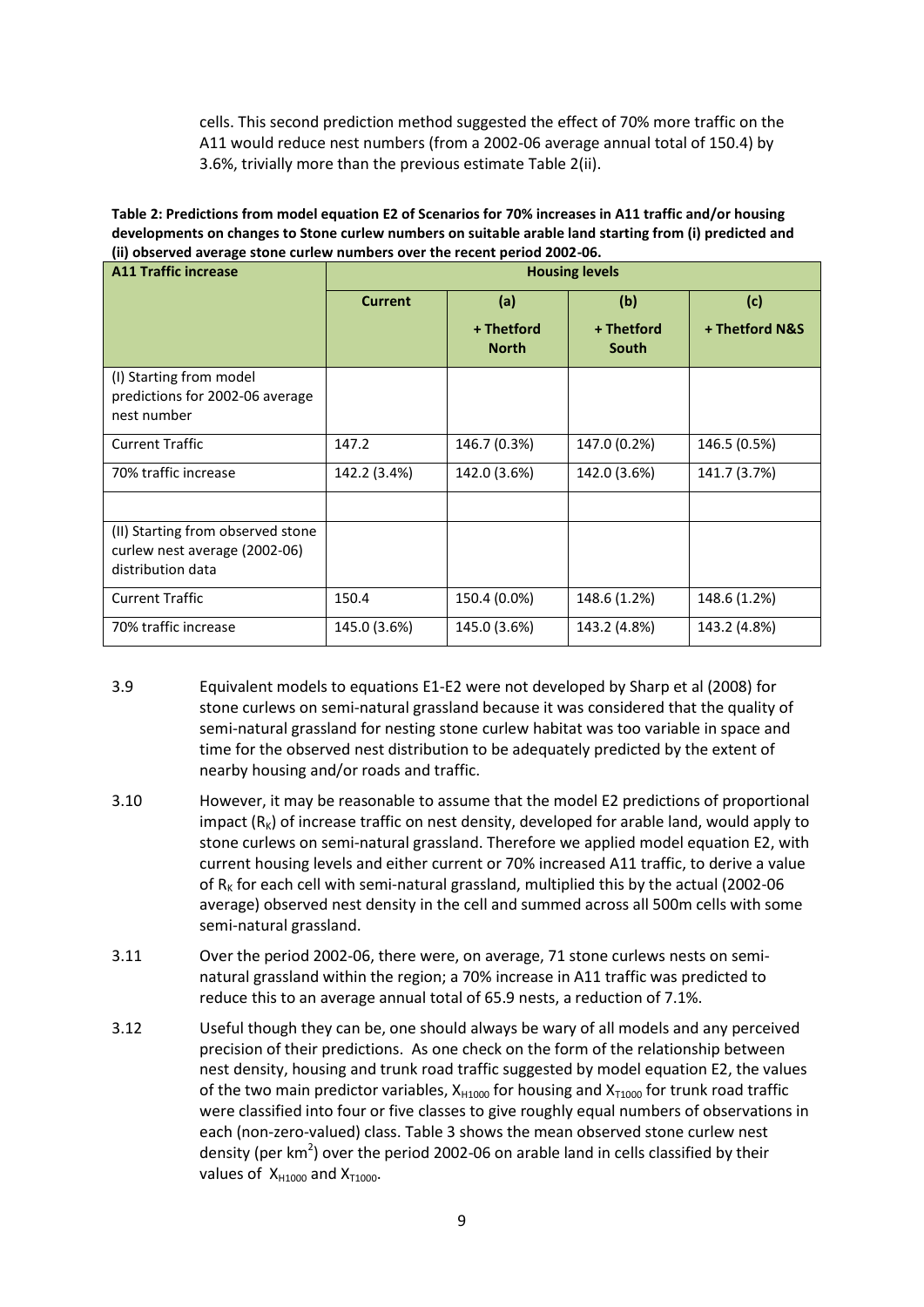- 3.13 In the absence of any nearby trunk road traffic (i.e.  $X_{T1000} = 0$ ) and with only the lowest levels of nearby housing (i.e.  $X_{H1000}$  < 7000), average stone curlew nest density over the period 2002-06 was 1.200 per  $km^2$  (n=284 cells). It can be seen from the marginal 'overall' row and column that average nest density declines with the level of 'nearby' housing and with the level of 'nearby' trunk road traffic.
- 3.14 In suitable arable areas not near any trunk road traffic, average nest density declines consistently with increasing housing from 1.200 per km<sup>2</sup> down 84% to 0.194 per km<sup>2</sup>.

<span id="page-10-0"></span>**Table 3: Average observed stone curlew nest density per 500m cell classified by the weighted normal kernel variables (both using SD=1000m) for housing (average 2002-06) and combined A11+A14 average (2002-06) traffic; nest densities (per km<sup>2</sup> ) are average 2002-06 observed densities weighted by area of suitable arable land per 500m cell (number of cells involved given in brackets).**

|         | Average combined traffic (A11 + A14) |                            |            |                    |                     |                |
|---------|--------------------------------------|----------------------------|------------|--------------------|---------------------|----------------|
|         |                                      | $\overline{0}$<br>1-470000 |            | 470001-<br>1700000 | 1700000-<br>5100000 | <b>Overall</b> |
|         | 0-7000                               | 1.200(284)                 | 0.940(52)  | 0.865(58)          | 0.198(43)           | 1.006(437)     |
|         | 7001-13000                           | 0.865(344)                 | 0.182(37)  | 0.288(25)          | 0.000(31)           | 0.716(437)     |
| Housing | 13001-22000                          | 0.542(333)                 | 0.254(26)  | 0.217(27)          | 0.083(20)           | 0.482(406)     |
|         | 22001-44000                          | 0.225(312)                 | 0.237(46)  | 0.178(40)          | 0.000(38)           | 0.204(436)     |
|         | 44001-50000                          | 0.194(209)                 | 0.318(40)  | 0.073(50)          | 0.000(67)           | 0.157(426)     |
|         | Overall                              | 0.615(1542)                | 0.462(201) | 0.379(200)         | 0.055(199)          | 0.529(2142)    |

- 3.15 More importantly in the current context of expected increasing trunk road traffic, in areas near only low levels of housing (i.e. (i.e.  $X_{H1000}$  < 7000), increases in 'nearby' trunk road traffic are associated with consistent but moderate decreases in nest density but with a sharp fall in nest density in areas with the highest current levels of 'nearby' trunk road traffic.
- 3.16 Nest density is consistently very low or zero in the areas of the highest levels of nearby trunk road traffic regardless of the level of nearby housing [\(Table 3\)](#page-10-0).
- 3.17 Interestingly, moderate levels of the trunk road traffic variable (i.e.  $X_{T1000} = 1-470000$ ) have variable effects on nest density depending on the level of nearby housing. These not completely consistent patterns may be a result of the geographic spread and clumping of the different combinations of levels of nearby housing and nearby trunk road traffic.
- 3.18 This merits more detailed spatial analysis of the raw data and residual patterns beyond the scope of this very time-constrained analysis and reporting.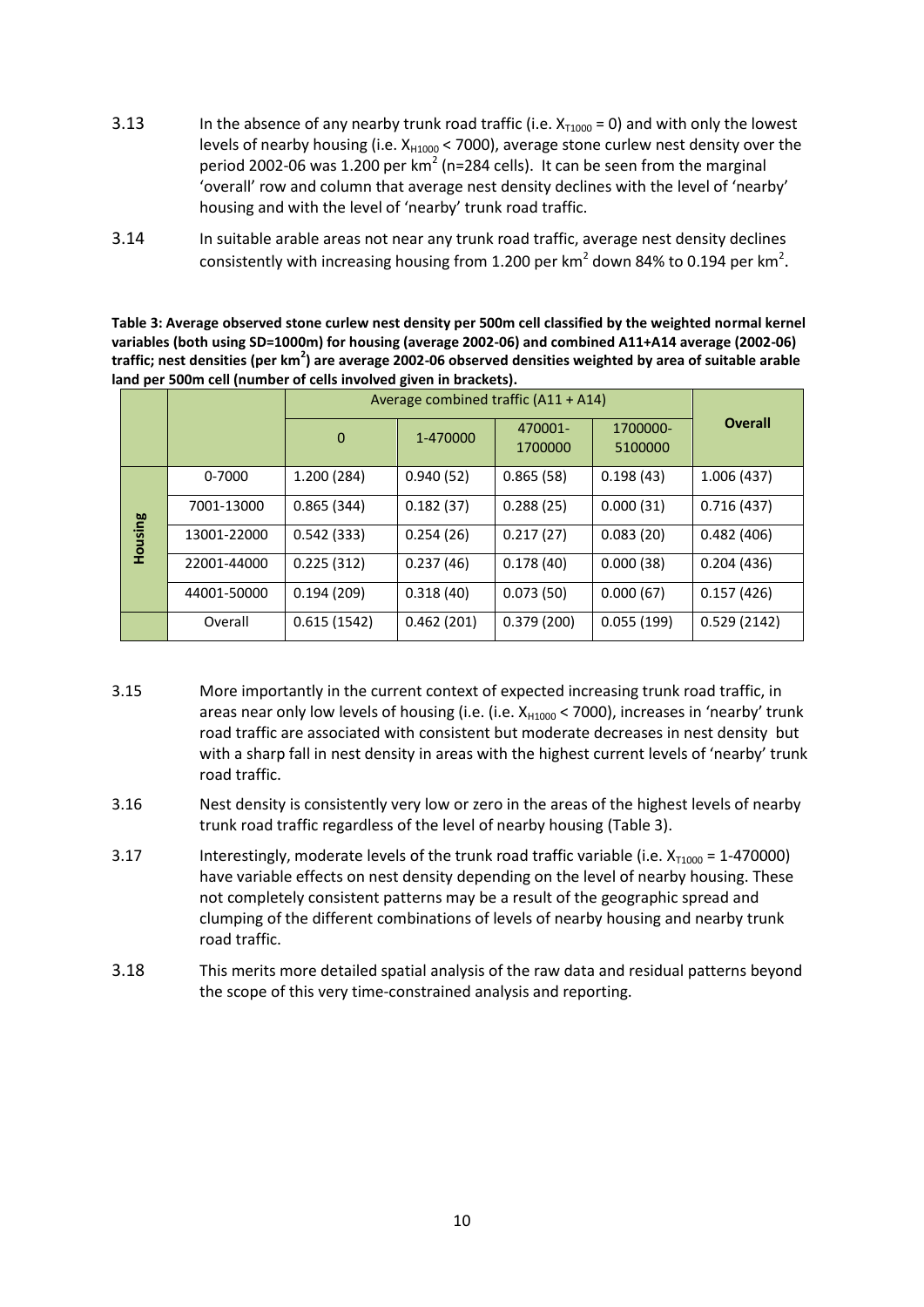### <span id="page-11-0"></span>**4 Additional modelling of recent data over the period 2002-06**

- 4.1 In addition to variables representing the density of nearby housing and the nearby trunk-road traffic levels, the best fitting model of Sharp et al (2008) involved a kernel density variable (with SD=250m) representing the extent of nearby non-trunk A-roads.
- 4.2 As a follow-up investigation of the strength of any association of traffic levels on all nontrunk A-roads with stone curlew nest density, we restricted our analysis to those 1542 cells with suitable arable land which were not 'near' either the All or A14 (i.e. where integer value of  $X_{T1000} = 0$ ) and assessed the pattern of average nest density for the these cells classified by both the 'nearby' housing density (variable  $X_{H1000}$ ) and the level of 'nearby' non-trunk road traffic defined by a range of kernel density SD from 250m up to 2000m [\(Table 4\)](#page-11-1).

<span id="page-11-1"></span>Table 4: Average 2002-06 stone curlew nest density (per km<sup>2</sup> arable land) in cells classified by the weighted **normal kernel variables for average 2002-06 housing (SD=1000m) and average 2002-06 non-trunk road traffic for (a) SD=250m and (b) SD=500m; number of cells involved given in brackets.**

| (a)     |             | Non-trunk road traffic variable (SD=250m) | <b>Overall</b> |               |             |
|---------|-------------|-------------------------------------------|----------------|---------------|-------------|
|         |             | $\Omega$                                  | 1-100000       | 100001-520000 |             |
|         | 0-7000      | 1.204 (255)                               | 1.436(13)      | 1.036(16)     | 1.200 (284) |
|         | 7001-13000  | 0.818(291)                                | 1.322(29)      | 0.903(24)     | 0.865(344)  |
| Housing | 13001-22000 | 0.640(257)                                | 0.101(38)      | 0.199(38)     | 0.542(333)  |
|         | 22001-44000 | 0.111(221)                                | 0.851(45)      | 0.250(46)     | 0.225(312)  |
|         | 44001-50000 | 0.202(185)                                | 0.467(32)      | 0.029(52)     | 0.194(269)  |
|         | Overall     | 0.636(1209)                               | 0.757(157)     | 0.363(176)    | 0.615(1542) |

| (b)     |             | Non-trunk road traffic variable (SD=500m) | <b>Overall</b> |                |             |
|---------|-------------|-------------------------------------------|----------------|----------------|-------------|
|         |             | $\mathbf 0$                               | 1-200000       | 200001-1100000 |             |
|         | 0-7000      | 1.145 (229)                               | 1.657(31)      | 1.235(24)      | 1.200 (284) |
|         | 7001-13000  | 0.764(231)                                | 1.177(80)      | 0.918(33)      | 0.865(344)  |
| Housing | 13001-22000 | 0.636(211)                                | 0.467(70)      | 0.188(52)      | 0.542(333)  |
|         | 22001-44000 | 0.130(179)                                | 0.432(61)      | 0.346(72)      | 0.225(312)  |
|         | 44001-50000 | 0.222(152)                                | 0.111(48)      | 0.182(69)      | 0.194(269)  |
|         | Overall     | 0.623(1002)                               | 0.738(290)     | 0.457(250)     | 0.615(1542) |

4.3 Amongst cells not 'near' either the A11 or A14, although the nest decreases markedly with the level of nearby housing, within each level of housing, average nest density is often highest in cells with intermediate levels of the non-trunk road traffic variables whether based a kernel density SD of 250m or 500m. However, for a SD of 250m, the lowest average nest density usually occurred at the highest levels on the non-trunk road traffic variable [\(Table 4\)](#page-11-1).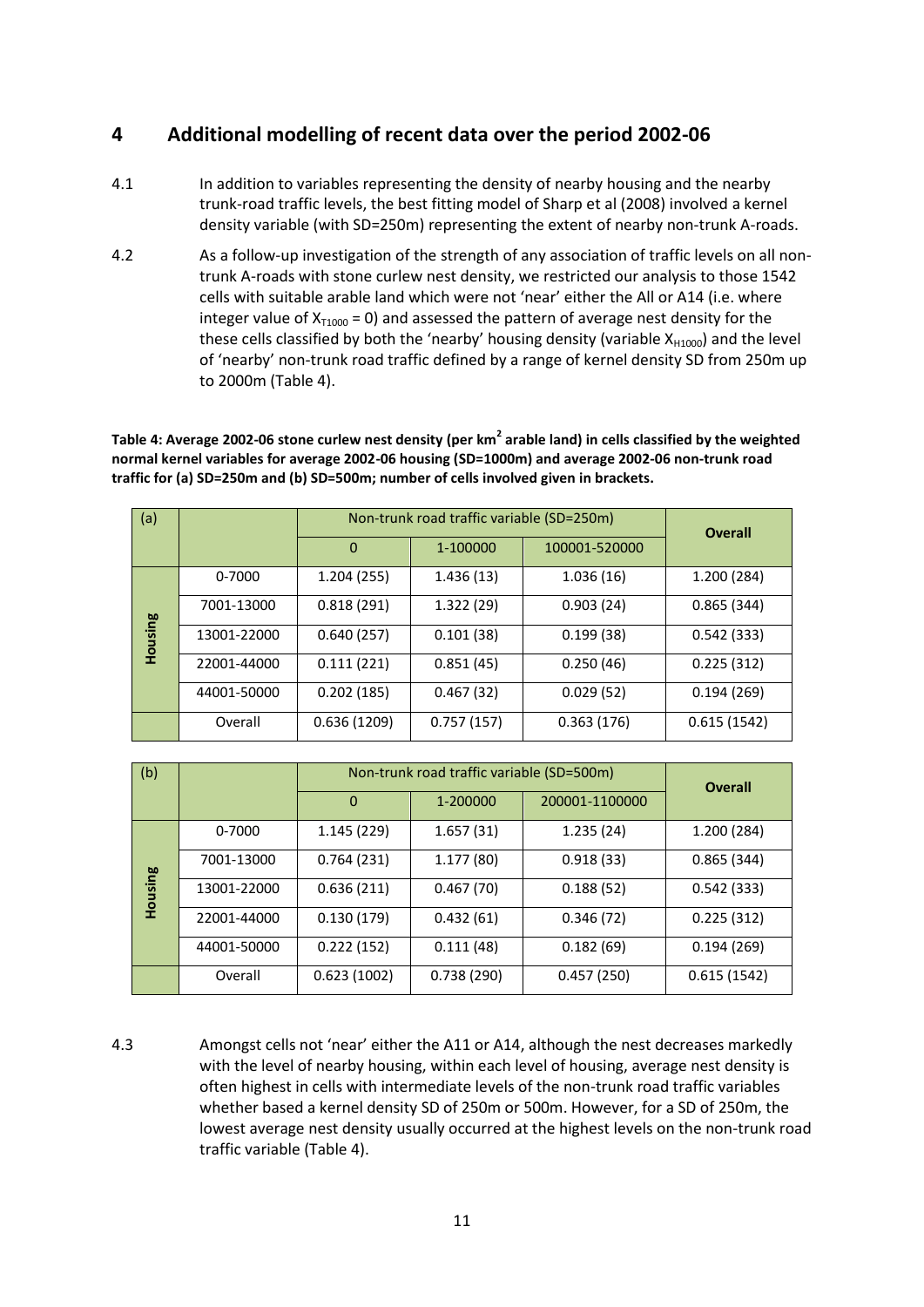- 4.4 GLM models (with Poisson error distribution) relating total nest numbers per 500m cell (*i*) over the period 2002-06 to average housing and road traffic data over the same period were refitted. These models no longer have a separate term for each year and avoid any problems of temporal auto-correlation. The standard errors (SE) and test probabilities *p* for the partial regression coefficients were adjusted for model mean residual deviance to allow for over-dispersion.
- 4.5 In models with terms for housing (SD=1000) and trunk traffic (SD=1000m) akin to model E2, the additional term for the effect of being 'near' non-trunk A-roads (SD=250m) was no longer statistically significant (test *p* = 0.174). When the variable representing the presence of 'nearby' non-trunk A-roads was replaced by a variable representing the extent of 'nearby' non-trunk A-roads traffic (SD=250m) using the newly supplied data, the term was also not statistically significant ( $p = 0.312$ ).
- 4.6 Our analyses [\(Table 4](#page-11-1) and GLMs for 2002-06) suggest that any effect of current levels of non-trunk A-road traffic on nest density is negligible and inconsistent and, if present, may only occur at the highest recorded levels of traffic within 200-300m of the potential nesting area
- 4.7 The best fitting Poisson GLM that we obtained for total nest densities (*NSi*) over 2002-06 for each nest *i* involved average housing (SD=1000m, *XH1000i*) and average A11+A14 trunk road traffic (SD=1000m,  $X_{T1000i}$ ) for each cell over the same period, as given by (mean deviance adjusted SE given in brackets):

#### **Model Equation E3:**

log<sup>e</sup> *NSi* = log<sup>e</sup> *A<sup>i</sup>* -2.225 - 0.01029 √*XH1000i* - 0.0000008948 *XT1000i*

(0.146) (0.00125) (0.0000001878)

- 4.8 Both the housing and trunk road traffic terms in model E3 are highly statistically significant (both *p* < 0.001). This is further support to suggest a real association between current trunk road traffic and stone curlew nest density, even after allowing for the association between nest and housing density distribution.
- 4.9 The predictions using model equation E3 for the potential effect of 70% increases in A11 traffic and/or housing developments on changes to average 2002-06 stone curlew numbers on suitable arable land are given in [Table 5.](#page-13-0)
- 4.10 The predictions of percentage reductions in nest numbers from equation E3 are almost identical to those derived from model equation E2 (as given in [Table 2\)](#page-9-0). This is not surprising because we have shown that the last term in E2 for the effect of being near non-trunk A roads and their traffic is not statistically significant once based on just recent average data (i.e. no replication over time).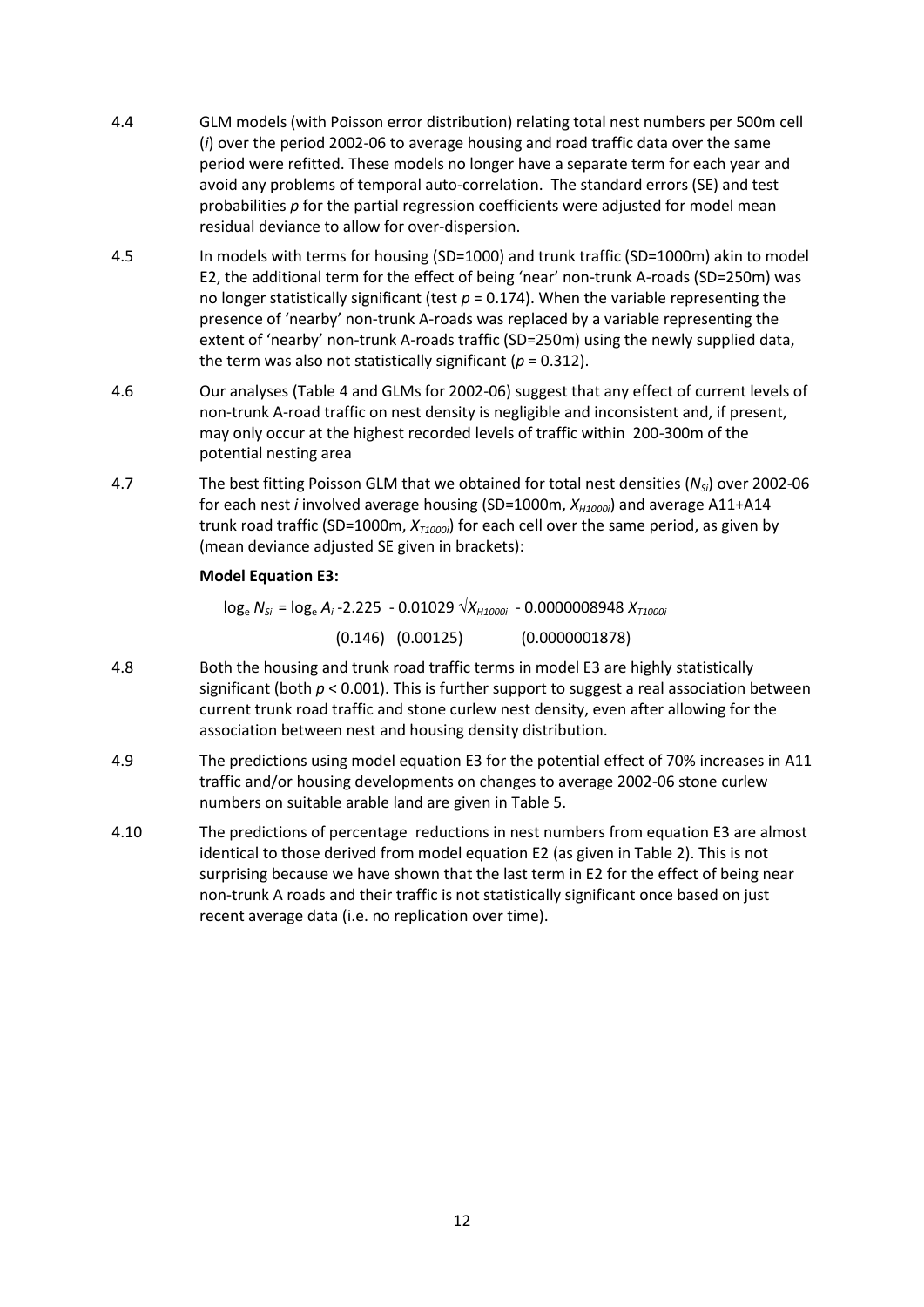<span id="page-13-0"></span>**Table 5: Predictions from model equation E3 of Scenarios for 70% increases in A11 traffic and/or housing developments on changes to Stone curlew numbers on suitable arable land starting from (i) predicted and (ii) observed average stone curlew numbers over the recent period 2002-06.**

| <b>A11 Traffic increase</b>                                                             | <b>Housing levels</b> |                            |                     |                |  |
|-----------------------------------------------------------------------------------------|-----------------------|----------------------------|---------------------|----------------|--|
|                                                                                         | <b>Current</b>        | (a)                        | (b)                 | (c)            |  |
|                                                                                         |                       | + Thetford<br><b>North</b> | + Thetford<br>South | + Thetford N&S |  |
| (I) Starting from model<br>predictions for 2002-06 average<br>nest number               |                       |                            |                     |                |  |
| <b>Current Traffic</b>                                                                  | 145.4                 | 144.9 (0.3%)               | 145.2 (0.2%)        | 144.7 (0.5%)   |  |
| 70% traffic increase                                                                    | 140.5 (3.4%)          | 140.2 (3.6%)               | 140.3 (3.5%)        | 140.0 (3.7%)   |  |
|                                                                                         |                       |                            |                     |                |  |
| (II) Starting from observed stone<br>curlew nest average (2002-06)<br>distribution data |                       |                            |                     |                |  |
| <b>Current Traffic</b>                                                                  | 150.4                 | 150.4 (0.0%)               | 148.6 (1.2%)        | 148.6 (1.2%)   |  |
| 70% traffic increase                                                                    | 144.9 (3.7%)          | 144.9 (3.7%)               | 143.1 (4.9%)        | 143.1 (4.9%)   |  |

- 4.11 Applying model E3 to semi-natural habitats results in a predicted percentage reduction in the number of stone curlew nests of 7.3% following a 70% increase in A11 traffic.
- 4.12 As a check on the practical fit of our model E3 to the observed stone curlew nest distribution in relation to distance from the All, all of the 2142 500m cells with some suitable arable land were classified according the distance from the cell centre to the A11, using 500m distance classes up to 3000m, 3001-5000m and greater than 5000m.
- 4.13 [Figure 1](#page-14-0) shows the observed average nest density over the period 2002-06 for the arable area in each distance class. Also shown is the predicted average nest density in each class over the same period based on model equation E3 using current (average 2002-06) housing levels and either current traffic levels or using 70% higher A11 traffic levels. It can be seen that the predictions agree fairly closely with the observed pattern of increasing nest density with increasing distance from the A11 (up to at least 2km). The slight fall in average predicted nest density for areas greater than 2.5km from the All must be due to these areas have relatively higher levels of nearby housing (and maybe influence from A14 traffic), which equation E3 predicts will reduce nest density.
- 4.14 These predictive relationships are based on a best-fit to the road traffic data based on a weighted kernel density variable of nearby housing and nearby trunk road traffic, both using a standard deviation (SD) of 1000m, which is why the predicted influences of the A11 trunk road extend up to about 2000m (i.e. two SD) – see Sharp et al (2008) for further details of kernel density estimators.
- 4.15 [Figure 1](#page-14-0) also shows how a 70% increase in traffic on the A11 during the stone curlew breeding season(Mar-Aug) is predicted to further reduce nest density in arable areas up to 2km from the A11 road.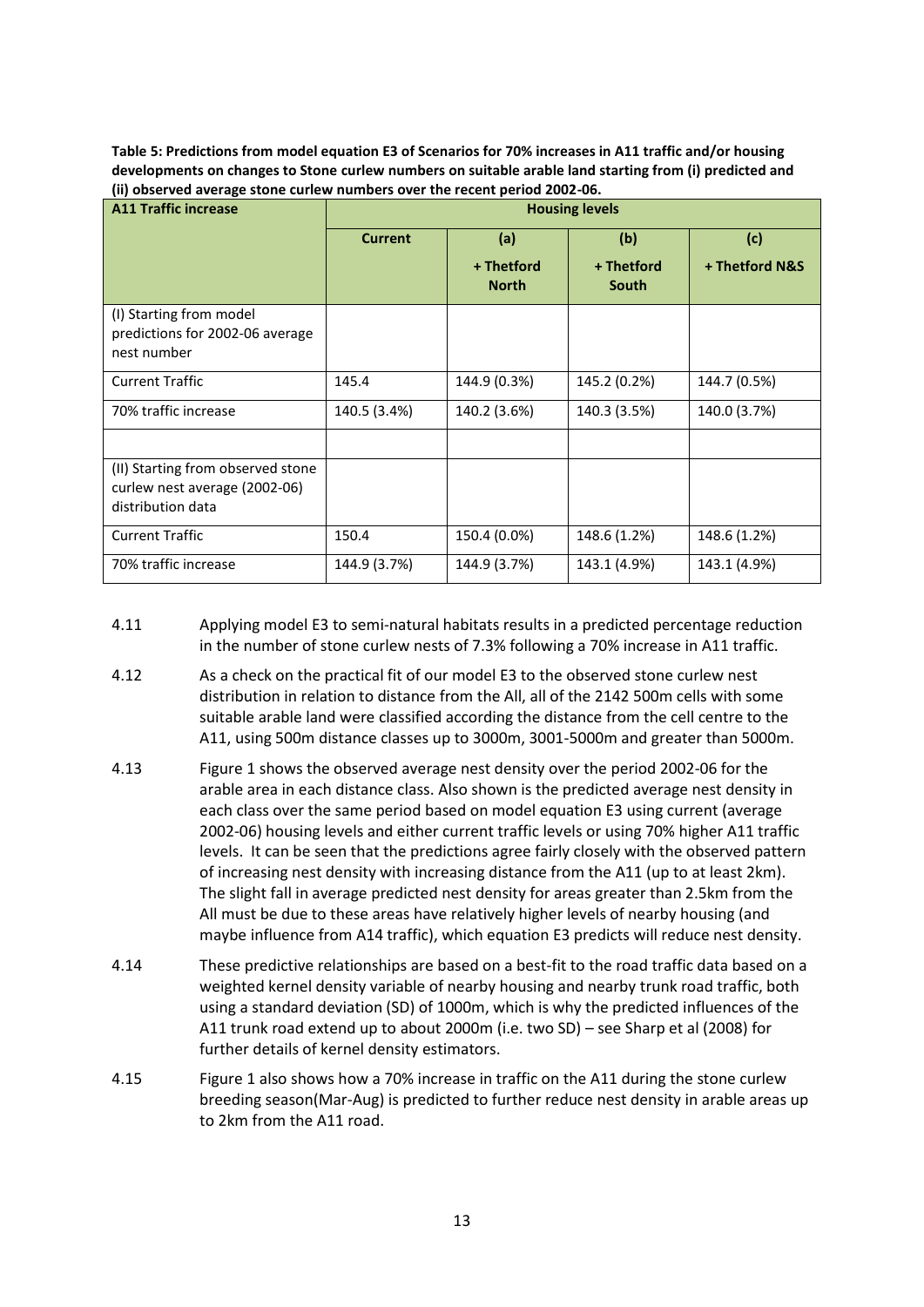

<span id="page-14-0"></span>**Figure 1 Observed (solid circle) and predicted average stone curlew nest density (per km2) over the period 2002-06 on arable land in 500m cells classified by cell centre distance to the A11. Predictions based on model equation E3 using current housing levels and either current traffic (blue) or with a 70% increase in A11 (Mar-Aug) traffic (red).**

- 4.16 Potential confounding effect of nearby housing on apparent effect of nearby road traffic: In regression modelling, if two predictor variables (X1 and X2, here roads and housing) are positively correlated (i.e. when X1 is high X2 also tends to be high and thus part of their explanatory power is shared) then in regressions involving only one of them, say X1, the estimated regression coefficient for X1 is 'trying' to represent the combined effect of both variables and thus tends to over-estimate the true size of the effect of X1.
- 4.17 This is why our approach and equations E1-E3 was based on simultaneously modelling the joint effect of nearby housing and road traffic.
- 4.18 However, across all suitable arable land in the Breckland study region (our 2142 500m cells), there was no overall Pearson correlation between the values of our housing kernel variables and any of the Trunk road (A11+A14) traffic kernel variables (e.g. for the two variables used in our model E3, correlation between  $\sqrt{X_{H1000i}}$  and  $X_{T1000i}$  is only 0.047). Furthermore, If we restrict analysis to only those squares for which the value of the kernel variable for A11 traffic with SD=1000 (denoted  $X_{A11.1000}$ ) is greater than one (i.e. only squares 'near' the A11), then there is no correlation (*r* = -0.005) between  $\sqrt{X_{H1000i}}$  and  $X_{A11,1000}$ .
- 4.19 Thus across areas 'near the A11' over the whole, there is no confounding correlation between level of nearby housing and our measure of level of nearby A11 traffic (i.e. X<sub>A11.1000</sub>). Also across the region as a whole there is no overall correlation amongst 500m cells with arable land in their levels of nearby housing and trunk road traffic.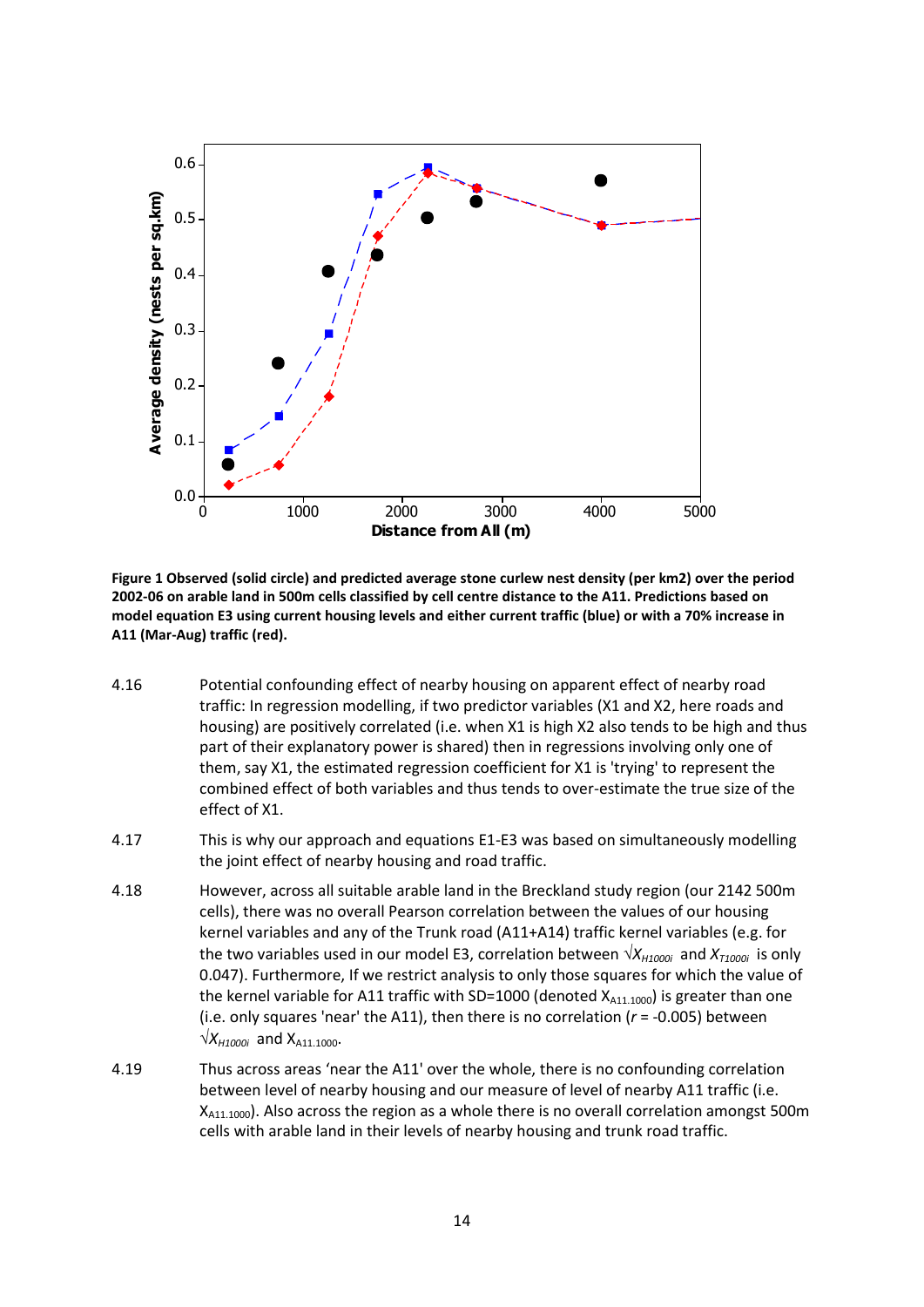### <span id="page-15-0"></span>**5 Summary**

- 5.1 Stone curlew nest density in the study region was shown to be negatively related to 'nearby' housing density and 'nearby' trunk road traffic (based on new traffic data for the period 1988-2006). However, no statistically significant additional relationship with non-trunk A-road traffic could be detected.
- 5.2 We recommend using the predictions in [Table 5](#page-13-0) as the best currently available estimates of the potential effect of a 70% increase in A11 average daily (March-August) two-way traffic above the average All traffic levels in 2002-06.
- 5.3 The predicted effect of a 70% increase in A11 traffic is for a reduction from current observed nest numbers on suitable arable land of 3.7% with no changes in housing density or 4.9% when combined with the predicted effect of housing options.
- 5.4 A reduction of 7.3% is predicted for semi-natural grassland habitats. Taking both seminatural and grassland habitats together, the observed total average nest numbers for the period 2002-2006 was 221.4, and the prediction following a 70% increase in traffic on the A11 is 210.8, a reduction of 4.8% [\(Table 6\)](#page-15-1).

#### <span id="page-15-1"></span>**Table 6: Summary of predictions of stone curlew nest numbers following a 70% increase in traffic on the A11.**

|                                                          | Semi-Natural | <b>Arable</b> | <b>Both habitats combined</b> |
|----------------------------------------------------------|--------------|---------------|-------------------------------|
| 2002-2006 average number of nests                        | 71.0         | 150.4         | 221.4                         |
| Predicted no. of nests following 70%<br>traffic increase | 65.9         | 144.9         | 210.8                         |
| % reduction                                              | 7.3          | 3.7           | 4.8                           |

- 5.5 Further detailed data analyses are still needed to:
	- (i) Assess any implications of spatial auto-correlation in the housing, road and nest data.
	- (ii) Assess hypothesis that there may be more woodland near major roads and traffic which could cause, or at least partly explain, the observed negative associations between nest density and trunk road traffic (and housing distribution).